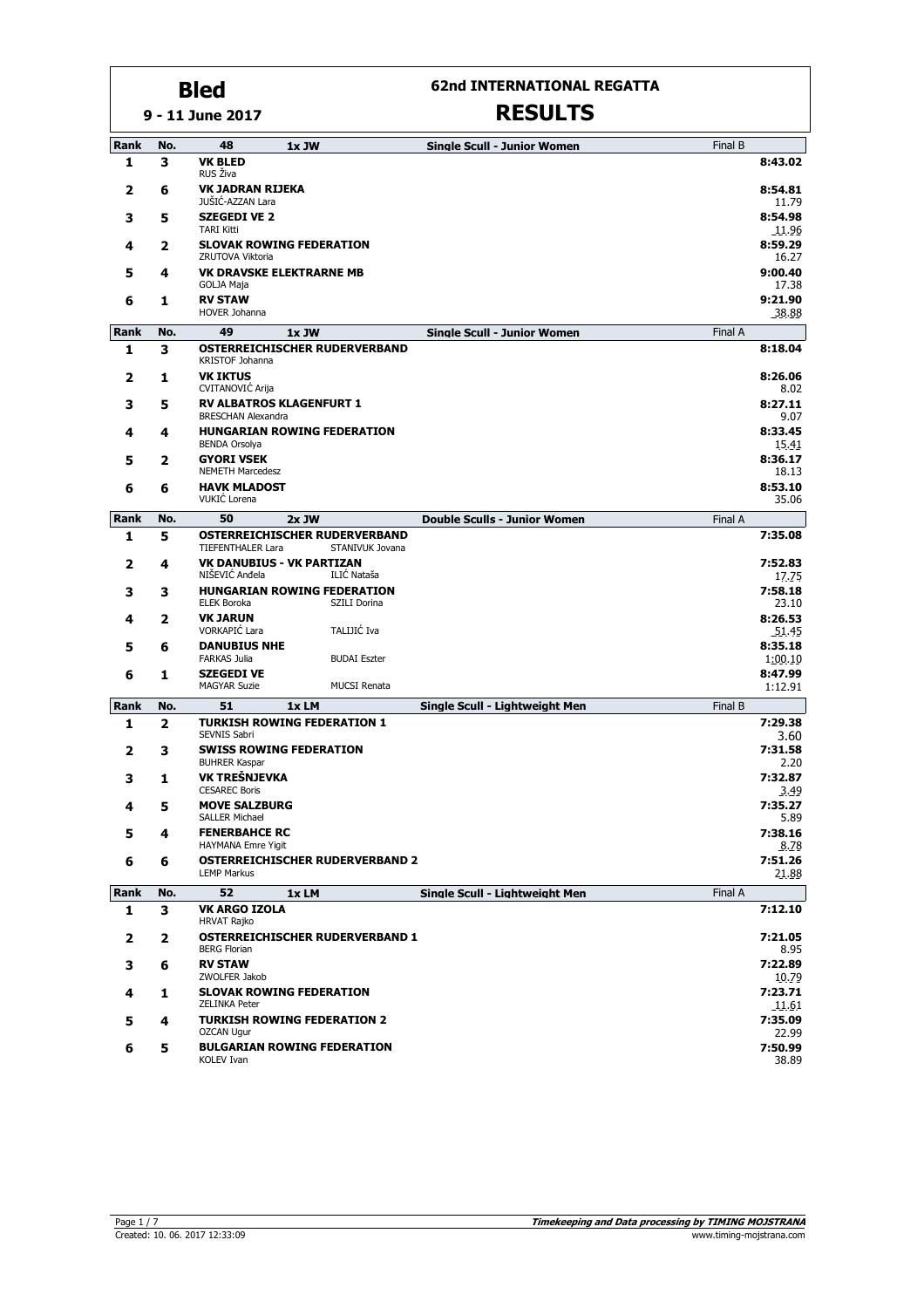## **62nd INTERNATIONAL REGATTA**

**9 - 11 June 2017**

| Rank        | No. | 53<br>1x LW                                                   |                       | Single Scull - Lightweight Women  | Final A |                  |
|-------------|-----|---------------------------------------------------------------|-----------------------|-----------------------------------|---------|------------------|
| 1           | 2   | 1. WRC LIA 1<br>KAUDELKA Petra                                |                       |                                   |         | 8:29.92          |
| 2           | з   | <b>VK ARGO IZOLA</b><br>KOSTANJŠEK Nina                       |                       |                                   |         | 8:34.72<br>4.80  |
| 3           | 6   | <b>VK NERETVANSKI GUSAR</b><br>ŠUSTIĆ Nataša                  |                       |                                   |         | 8:41.39<br>11.47 |
| 4           | 5   | <b>SLOVAK ROWING CLUB</b><br>HLIVOVA Irenka                   |                       |                                   |         | 8:43.84<br>13.92 |
| 5           | 4   | <b>WRK DONAU WIEN</b><br><b>KERN Annika</b>                   |                       |                                   |         | 9:03.75<br>33.83 |
| <b>DNS</b>  | 1   | VK TREŠNJEVKA<br>MIČUDA Mia                                   |                       |                                   |         |                  |
| Rank        | No. | 54<br>$2x$ JM                                                 |                       | <b>Double Sculls - Junior Men</b> | Final B |                  |
| 1           | з   | <b>VK "NEPTUN" DUBROVNIK 1</b>                                |                       |                                   |         | 7:17.12          |
|             |     | <b>PAPAC Patrik</b>                                           | <b>TIKVICA Mato</b>   |                                   |         |                  |
| 2           | 4   | <b>VK GALEB</b><br>SIMEUNOVIC Andrija                         | LAKOVIĆ Lazar         |                                   |         | 7:20.38<br>3.26  |
| 3           | 5   | <b>VK MEDULIN</b>                                             |                       |                                   |         | 7:27.49          |
|             |     | GRUBEŠA Luka                                                  | BURŠIĆ Mario          |                                   |         | 10.37            |
| 4           | 1   | <b>RV STAW</b><br><b>HOMSTEIN Lukas</b>                       | <b>NOWAK Florian</b>  |                                   |         | 7:31.23<br>14.11 |
| 5           | 2   | <b>VK "NEPTUN" DUBROVNIK 2</b>                                |                       |                                   |         | 7:41.87          |
|             |     | ŠILJEG Filip                                                  | GRUBIŠIĆ Luka         |                                   |         | 24.75            |
| <b>DNF</b>  | 6   | <b>HAVK MLADOST</b><br><b>UKROPINA Marko</b>                  | ROMANIĆ Karlo         |                                   |         |                  |
| Rank        | No. | 55<br>2x JM                                                   |                       | <b>Double Sculls - Junior Men</b> | Final A |                  |
| 1           | 3   | <b>SLOVAK ROWING FEDERATION</b>                               |                       |                                   |         | 6:54.33          |
|             |     | <b>STIFFEL Adam</b>                                           | POPELKA Jakub         |                                   |         |                  |
| 2           | 6   | OSTERREICHISCHER RUDERVERBAND<br><b>ERLMOSER Severin</b>      | <b>AUERBACH Armin</b> |                                   |         | 6:56.19<br>1.86  |
| 3           | 4   | <b>HUNGARIAN ROWING FEDERATION 1</b><br><b>ILLENYI Daniel</b> | PORVAZSNYIK Patrik    |                                   |         | 6:58.66<br>4.33  |
| 4           | 2   | <b>VK CROATIA</b><br><b>LESIĆ Filip</b>                       | <b>HABUDA Karlo</b>   |                                   |         | 7:01.58<br>7.25  |
| 5           | 5   | <b>HVK MORNAR SPLIT</b>                                       |                       |                                   |         | 7:04.34          |
|             |     | MAHMUTOVIĆ Goran                                              | PERKOVIĆ Marin        |                                   |         | 10.01            |
| 6           | 1   | <b>HUNGARIAN ROWING FEDERATION 2</b><br><b>TURI Peter</b>     | SZESZTAY Agoston      |                                   |         | 7:09.30<br>14.97 |
| Rank        | No. | 56<br>2- JM                                                   |                       | <b>Pair - Junior Men</b>          | Final B |                  |
| 1           | 3   | <b>VK JADRAN RIJEKA 2</b><br>STOJŠIĆ Mateo                    | <b>TOMAC Janko</b>    |                                   |         | 7:28.70          |
| 2           | 5   | <b>VK GALEB</b>                                               |                       |                                   |         | 7:34.36          |
|             |     | PRODANOVIĆ Marko                                              | <b>BANJAC Kosta</b>   |                                   |         | 5.66<br>7:40.80  |
| 3           | 2   | <b>THESSALONIKI</b><br>KAPAKOGLOU Stefanos                    | <b>DITSIOS Trifon</b> |                                   |         | 12.10            |
| 4           | 4   | <b>VK JADRAN RIJEKA 1</b>                                     | AMIŽIĆ Gianni         |                                   |         | 7:41.12          |
| 5           | 6   | PAPIĆ Vito<br><b>VK BLED</b>                                  |                       |                                   |         | 12.42<br>7:58.97 |
|             |     | BRAJNIK Žiga                                                  | STARIČ Martin         |                                   |         | 30.27            |
| 6           | 1   | <b>CHERPOKOV ROWING CLUB</b><br>KARAGYOZOV Georgi             | <b>KISYOV Todor</b>   |                                   |         | 7:59.08<br>30.38 |
| <b>Rank</b> | No. | 57<br>2- JM                                                   |                       | <b>Pair - Junior Men</b>          | Final A |                  |
| 1           | 3   | HRVATSKI VESLAČKI SAVEZ<br>LONČARIĆ Patrik                    | LONČARIĆ Anton        |                                   |         | 7:04.10<br>2.00  |
| 2           | 4   | 1. WRC LIA<br><b>HOLLER Mattijs</b>                           | <b>ANSTISS Liam</b>   |                                   |         | 7:04.27<br>0.17  |
| 3           | 1   | OSTERREICHISCHER RUDERVERBAND<br>LINDORFER Lorenz             | <b>SIGL Anton</b>     |                                   |         | 7:12.47<br>8.37  |
| 4           | 2   | <b>VK ISTRA</b>                                               |                       |                                   |         | 7:19.41          |
|             |     | PERUŠKO Korado                                                | <b>BOŽAC Moreno</b>   |                                   |         | 15.31            |
| 5           | 5   | <b>TURKISH ROWING FEDERATION</b>                              |                       |                                   |         | 7:24.42          |
|             |     | BEKIROGLU Ismail Ali<br><b>VK SMEDEREVO</b>                   | SAHIN Aydin Inanc     |                                   |         | 20.32<br>7:35.85 |
| 6           | 6   | RISTIĆ Lazar                                                  | <b>TORBICA Marko</b>  |                                   |         | 31.75            |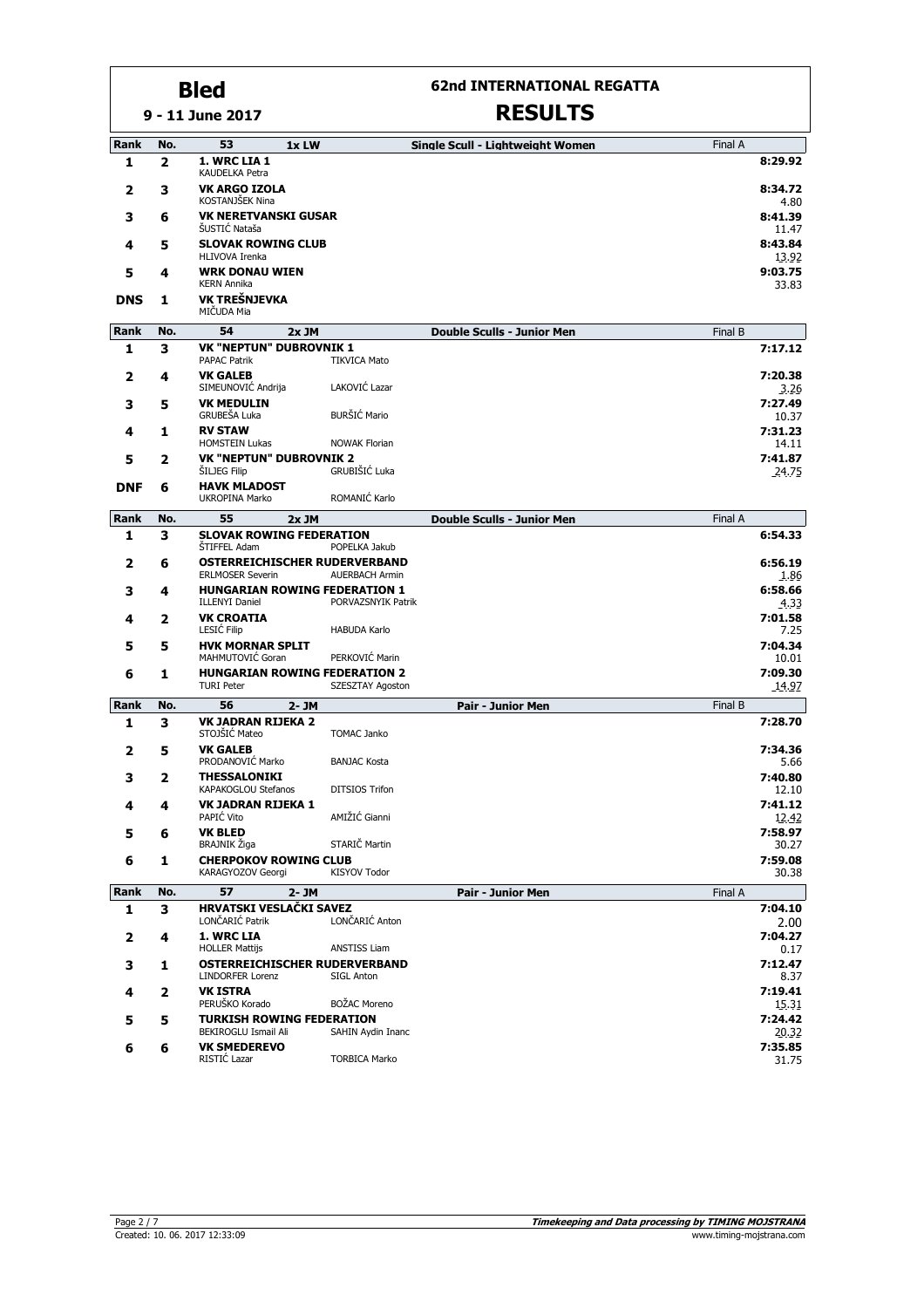### **9 - 11 June 2017 Bled**

# **62nd INTERNATIONAL REGATTA**

| Rank        | No. | 58<br>1x JM                                                   |                       | <b>Single Scull - Junior Men</b>     |                             | Final B |                  |
|-------------|-----|---------------------------------------------------------------|-----------------------|--------------------------------------|-----------------------------|---------|------------------|
| 1           | 3   | HRVATSKI VESLAČKI SAVEZ<br>FARKAŠ Patrik                      |                       |                                      |                             |         | 7:36.34          |
| 2           | 4   | <b>VK LJUBLJANICA</b><br>PFEIFER Filip                        |                       |                                      |                             |         | 7:51.22<br>14.88 |
| 3           | 2   | <b>DANUBIUS NHE</b><br><b>GULYAS Vencel</b>                   |                       |                                      |                             |         | 8:03.15<br>26.81 |
| 4           | 5   | VK OŠJAK<br>ŠEPAROVIĆ Antonio                                 |                       |                                      |                             |         | 8:09.94<br>33.60 |
| 5           | 6   | <b>VK BLED 2</b><br>ŽVEGELJ Isak                              |                       |                                      |                             |         | 8:16.29<br>39.95 |
| 6           | 1   | <b>VK ISTRA</b><br>LUKIĆ Ivan                                 |                       |                                      |                             |         | 8:17.85<br>41.51 |
| Rank        | No. | 59<br>$1x$ JM                                                 |                       | <b>Single Scull - Junior Men</b>     |                             | Final A |                  |
| 1           | 3   | <b>VK GRAFIČAR</b><br>PIVAČ Vukašin                           |                       |                                      |                             |         | 7:31.64          |
| 2           | 4   | <b>TURKISH ROWING FEDERATION</b><br><b>GUNES Naim Talha</b>   |                       |                                      |                             |         | 7:34.97<br>3.33  |
| 3           | 2   | <b>VK SMEDEREVO 2</b><br>SELAKOVIĆ Danilo                     |                       |                                      |                             |         | 7:43.45<br>11.81 |
| 4           | 6   | <b>VK SMEDEREVO 1</b><br>PETROVIĆ Aleksa                      |                       |                                      |                             |         | 7:44.67<br>13.03 |
| 5           | 1   | <b>VK CROATIA 2</b><br>ČIŽIĆ Teo                              |                       |                                      |                             |         | 7:59.81<br>28.17 |
| 6           | 5   | <b>VK KORANA</b><br><b>GRGURIĆ Josip</b>                      |                       |                                      |                             |         | 8:04.59<br>32.95 |
| Rank        | No. | 60<br>4- JM                                                   |                       | <b>Four - Junior Men</b>             |                             | Final B |                  |
| 1           | 3   | <b>TURKISH ROWING FEDERATION 2</b><br>YILDIRIM Ahmet Ensar    | <b>BAG Kaan</b>       | <b>KAYA Deniz Evren</b>              | <b>GOK Enes</b>             |         | 6:40.78          |
| 2           | 4   | <b>HUNGARIAN ROWING FEDERATION 4</b><br>SZENTPALI Gergo       | <b>DUDAS Dominik</b>  | <b>HERASZTI Tamas</b>                | <b>FEHER Norbert</b>        |         | 6:49.31<br>8.53  |
| 3           | 5   | <b>RV NAUTILUS - RV VILLACH</b><br><b>RIEDL Maximilian</b>    | <b>LINDTNER Jakob</b> | <b>RIEDL Martin</b>                  | <b>SAUERBIER Luca</b>       |         | 6:49.71<br>8.93  |
| 4           | 2   | <b>HUNGARIAN ROWING FEDERATION 3</b><br>LAJKO Aron            | PAPP Benedek          | <b>FELMERI Mark</b>                  | <b>BECSEI Bonifac</b>       |         | 6:55.35<br>14.57 |
| 5           | 1   | <b>DANUBIUS NHE</b><br><b>DOMOKOS Matyas</b>                  | <b>TALLOS Farkas</b>  | <b>TIHANYI Peter</b>                 | <b>CSASZAR Bence</b>        |         | 6:56.38<br>15.60 |
| Rank        | No. | 61<br>4- JM                                                   |                       | <b>Four - Junior Men</b>             |                             | Final A |                  |
| 1           | 3   | HRVATSKI VESLAČKI SAVEZ<br><b>GARMA Frane Filip</b>           | GOJANOVIĆ RAKIĆ Luka  | GRGIĆ Ivan Ante                      | <b>IPSA Fabio</b>           |         | 6:29.55          |
| 2           | 5   | <b>VK PARTIZAN</b><br>LIJESKOVIĆ Pavle                        | MLADENOVIĆ Vuk        | TRIČKOVIĆ Veselin                    | <b>IZDA Aleksandar</b>      |         | 6:31.10<br>1.55  |
| 3           | 2   | GUSAR-ZADAR-TREŠNJEVKA-MLADOST<br><b>MARIĆ Mario</b>          | TOKIĆ Ivan            | BIJELIĆ Jakov                        | <b>VRDOLJAK Hrvoje</b>      |         | 6:38.45          |
| 4           | 1   | <b>TURKISH ROWING FEDERATION 1</b>                            |                       |                                      |                             |         | 8.90<br>6:40.37  |
| 5           | 4   | <b>OZTURK Omer</b><br><b>HUNGARIAN ROWING FEDERATION 2</b>    | <b>ERTURK Baris</b>   | OGUZ Emre Kubilay                    | <b>OZDEMIR Dervis Kemal</b> |         | 10.82<br>6:42.49 |
|             |     | <b>KUNSTAR Mark</b>                                           | <b>LASZLO Peter</b>   | SZLOVAK Rajmund                      | <b>KIRALY Csaba</b>         |         | 12.94            |
| 6           | 6   | <b>HUNGARIAN ROWING FEDERATION 1</b><br><b>HOLPERT Andras</b> | <b>JANI Kornel</b>    | <b>SZABO David</b>                   | LITTER Adam                 |         | 6:55.55<br>26.00 |
| <b>Rank</b> | No. | 62<br>4x JM                                                   |                       | <b>Quadruple Sculls - Junior Men</b> |                             | Final A |                  |
| 1           | 1   | OSTERREICHISCHER RUDERVERBAND<br><b>NEPPL Benedikt</b>        | <b>STEKL Gabriel</b>  | <b>ANIMASHAUN Martin</b>             | <b>HORNACEK Maximilian</b>  |         | 6:20.58          |
| 2           | 4   | <b>LIA-PIRAT WIEN-STAW</b><br>WEBENDORFER Johannes            | <b>FINSTER Lukas</b>  | PRANDL Lukas                         | <b>SCHEIBLAUER Felix</b>    |         | 6:30.02<br>9.44  |
| з           | з   | JARUN-BIOKOVO-GUSAR-GLAGOLJAŠ<br><b>MALETIC Marin</b>         | ŠARIĆ Ivan            | <b>BORKOVIĆ Karlo</b>                | GIROTTO Mihael              |         | 6:34.79<br>14.21 |
| 4           | 2   | <b>HUNGARIAN ROWING FEDERATION</b><br><b>CSEH Vilmos</b>      | <b>LITTER Elod</b>    | <b>TAPAI Daniel</b>                  | <b>TAKACS Attila</b>        |         | 6:42.56<br>21.98 |
| Rank        | No. | 63<br>2x JM16                                                 |                       | <b>Double Sculls - Young Juniors</b> |                             | Final B |                  |
| 1           | 2   | <b>DANUBIUS NHE 2</b><br><b>MESZAROS Balint</b>               | <b>BIRTALAN Aron</b>  |                                      |                             |         | 7:36.72          |
| 2           | з   | <b>VK "NEPTUN" DUBROVNIK</b><br><b>BARIŠIĆ Roko</b>           | PREOVIĆ Toni          |                                      |                             |         | 7:52.37<br>15.65 |
| з           | 4   | <b>DANUBIUS NHE 1</b><br><b>HAAS Attila</b>                   | <b>GODOLLE Pal</b>    |                                      |                             |         | 8:00.52<br>23.80 |
| DNS         | 1   | VK TREŠNJEVKA 2<br>ŠVALJ Marko                                | <b>GRGAC Robert</b>   |                                      |                             |         |                  |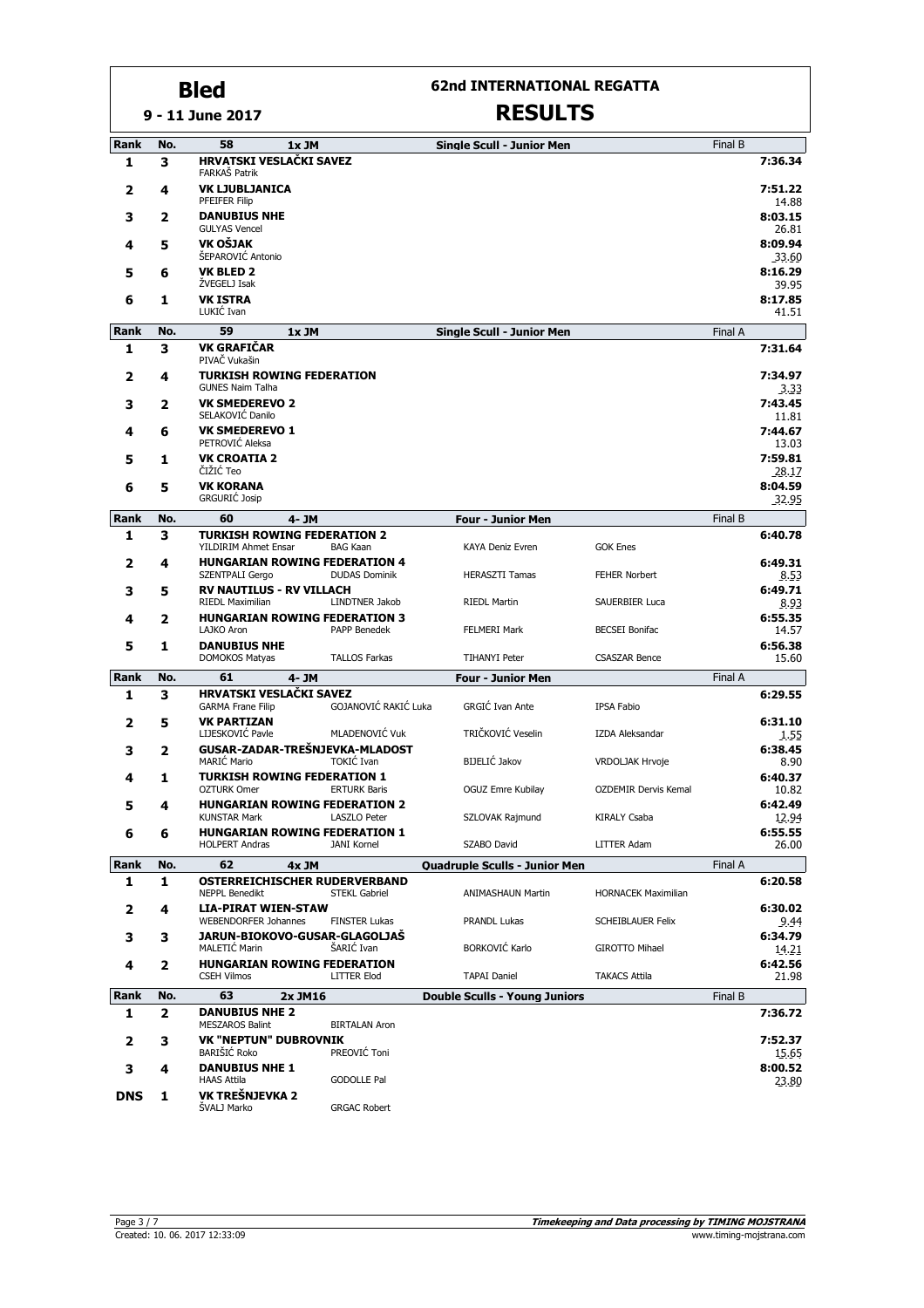**62nd INTERNATIONAL REGATTA**

#### **9 - 11 June 2017**

| <b>Rank</b> | No. | 64<br>2x JM16                                                     |                        | <b>Double Sculls - Young Juniors</b>    |                   | Final A |                  |
|-------------|-----|-------------------------------------------------------------------|------------------------|-----------------------------------------|-------------------|---------|------------------|
| 1           | 4   | <b>HUNGARIAN ROWING FEDERATION 1</b>                              |                        |                                         |                   |         | 7:11.52          |
|             |     | SZILAGYI Konrad                                                   | <b>SZKLENKA Bence</b>  |                                         |                   |         |                  |
| 2           | 1   | VK TREŠNJEVKA 1<br>ZORIČIĆ Vinko                                  | JEDNOBRKOVIĆ Tin       |                                         |                   |         | 7:19.73<br>8.21  |
| 3           | 3   | <b>HUNGARIAN ROWING FEDERATION 2</b>                              |                        |                                         |                   |         | 7:20.49          |
|             |     | <b>KIRALY Miklos</b>                                              | <b>RAKONCZAI Peter</b> |                                         |                   |         | 8.97             |
| 4           | 5   | <b>VK BLED</b><br><b>KRAVČUK Semen</b>                            | <b>TRATNIK Aleksej</b> |                                         |                   |         | 7:21.13<br>9.61  |
| 5           | 2   | <b>VK NAUTILUS KOPER</b>                                          |                        |                                         |                   |         | 7:26.09          |
|             |     | <b>KRAMBERGER Tim</b>                                             | ROJC Enej              |                                         |                   |         | 14.57            |
| 6           | 6   | <b>SZEGEDI VE 2</b><br><b>VOLFORD Marton</b>                      | RAKOCZI Ferenc         |                                         |                   |         | 7:33.43<br>21.91 |
| Rank        | No. | 65<br>1x JM16                                                     |                        | <b>Single Scull - Young Juniors</b>     |                   | Final B |                  |
| 1           | 2   | <b>SLOVAK ROWING FEDERATION</b>                                   |                        |                                         |                   |         | 7:59.13          |
| 2           | 1   | <b>SPANAKIS Martin</b><br><b>VK "NEPTUN" DUBROVNIK 1</b>          |                        |                                         |                   |         | 8:04.30          |
|             |     | <b>KUKULJICA Pero</b>                                             |                        |                                         |                   |         | 5.17             |
| 3           | 6   | <b>VK LJUBLJANICA 3</b><br>KOZJEK Nejc                            |                        |                                         |                   |         | 8:05.45<br>6.32  |
| 4           | 3   | <b>VK CROATIA</b>                                                 |                        |                                         |                   |         | 8:06.36          |
|             |     | VUČINIĆ Anton                                                     |                        |                                         |                   |         | 7.23             |
| 5           | 4   | <b>VK PARTIZAN 2</b><br>PETKOVIĆ Kosta                            |                        |                                         |                   |         | 8:10.06<br>10.93 |
| 6           | 5   | <b>WRC PIRAT</b>                                                  |                        |                                         |                   |         | 8:12.00          |
|             |     | TROST Jan                                                         |                        |                                         |                   |         | 12.87            |
| Rank        | No. | 66<br>1x JM16                                                     |                        | <b>Single Scull - Young Juniors</b>     |                   | Final A |                  |
| 1           | 1   | VK TREŠNJEVKA<br><b>PUJAS Viktor</b>                              |                        |                                         |                   |         | 7:48.95<br>6.12  |
| 2           | 3   | <b>VK DANUBIUS 1885</b>                                           |                        |                                         |                   |         | 7:49.49          |
|             |     | NEŻIĆ Matej                                                       |                        |                                         |                   |         | 0.54             |
| 3           | 6   | <b>RV WIKING LINZ</b><br>HULTSCH Konrad                           |                        |                                         |                   |         | 7:54.59<br>5.64  |
| 4           | 2   | <b>HUNGARIAN ROWING FEDERATION</b>                                |                        |                                         |                   |         | 7:58.35          |
| 5           | 4   | SZABO Gabor<br><b>VK LJUBLJANICA 1</b>                            |                        |                                         |                   |         | 9.40<br>8:02.63  |
|             |     | <b>JERMAN Urban</b>                                               |                        |                                         |                   |         | 13.68            |
| 6           | 5   | <b>VK PARTIZAN 1</b>                                              |                        |                                         |                   |         | 8:06.91          |
|             |     | MATIC Veljko                                                      |                        |                                         |                   |         | 17.96            |
| Rank        | No. | 67<br>4x JM16<br><b>RV VOLKERMARKT</b>                            |                        | <b>Quadruple Sculls - Young Juniors</b> |                   | Final A | 6:33.80          |
| 1           | 3   | <b>GFERER Georg</b>                                               | <b>KRASSNIG David</b>  | <b>MIKLAU Patrik</b>                    | <b>KOP Jakob</b>  |         | 3.42             |
| 2           | 4   | <b>VK KRKA</b>                                                    |                        |                                         |                   |         | 6:35.57          |
|             |     | <b>KLARIN Lovre</b><br><b>VK DANUBIUS 1885</b>                    | PERIŠIĆ Nino           | RADOVČIĆ Jerko                          | PAPAK Kristijan   |         | 1.77<br>6:37.62  |
| 3           | 1   | KATIĆ Ivan                                                        | RATAJAC Rastko         | IBROČIĆ Milan                           | STEFANOVIĆ Dušan  |         | 3.82             |
| 4           | 2   | <b>HVK MORNAR SPLIT</b>                                           |                        |                                         |                   |         | 6:41.61          |
| 5           | 5   | ANZULOVIĆ MIROŠEVIĆ Niko PERHAT Mario<br>VK DRAVSKE ELEKTRARNE MB |                        | <b>CURIN</b> Gordan                     | DOBRKOVIĆ Dino    |         | 7.81<br>6:43.14  |
|             |     | <b>KRAMBERGER Miha</b>                                            | BAŠL Jaša              | POLŠE Filip                             | ČAS Jure          |         | 9.34             |
| 6           | 6   | <b>HAVK MLADOST</b><br>ŠURINA Lovro                               | ČORAK Jakov            | ZULFIKARPAŠIĆ Brun                      | <b>JUKIĆ Nino</b> |         | 6:49.61<br>15.81 |
| Rank        | No. | 68<br>2x JW16                                                     |                        | Double Sculls - Young Junior Women      |                   | Final A |                  |
| 1           | 4   | <b>HUNGARIAN ROWING FEDERATION</b>                                |                        |                                         |                   |         | 7:56.15          |
|             |     | <b>GALCSO Flora</b>                                               | LASZLO Kira            |                                         |                   |         | 1.73             |
| 2           | 2   | <b>HAVK MLADOST</b><br>GRGIĆ Ema                                  | KOSTELIĆ Marta         |                                         |                   |         | 7:59.91<br>3.76  |
| 3           | 3   | <b>VK NAUTILUS KOPER 1</b>                                        |                        |                                         |                   |         | 8:03.38          |
|             |     | <b>ZONTA Noemi</b>                                                | TEPEŠ Neja             |                                         |                   |         | 7.23             |
| 4           | 5   | <b>CHERPOKOV ROWING CLUB</b><br><b>BONEVA Linda</b>               | GEORGIJEVA Vladimira   |                                         |                   |         | 8:16.62<br>20.47 |
| 5           | 1   | VK TREŠNJEVKA 2                                                   |                        |                                         |                   |         | 8:28.43          |
|             |     | GLOGOLJA Valeria<br>VK TREŠNJEVKA 3                               | <b>VRBAN Paula</b>     |                                         |                   |         | 32.28            |
| 6           | 6   | <b>BREKALO Karla</b>                                              | VRAČEVIĆ Matea         |                                         |                   |         | 8:33.66<br>37.51 |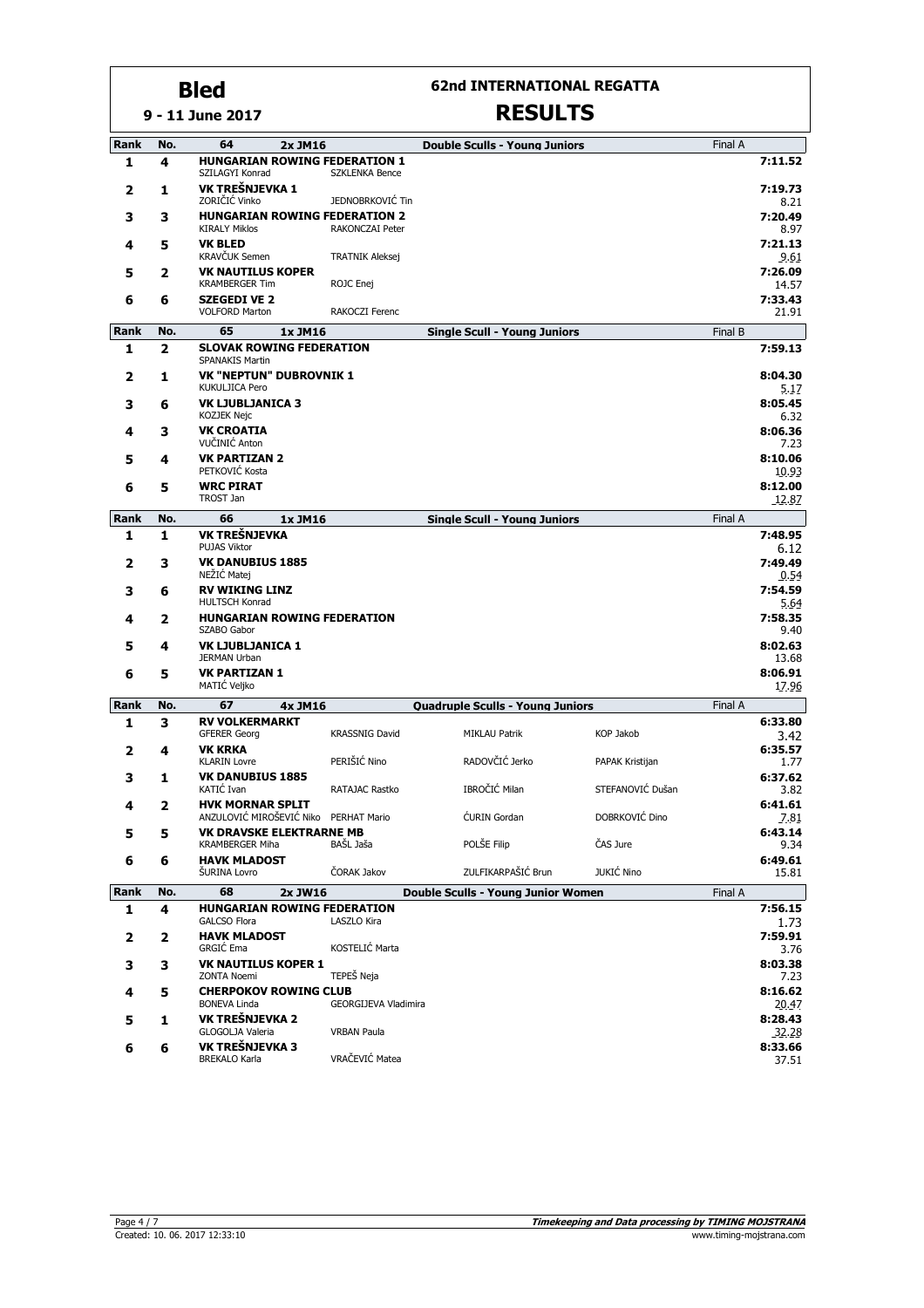### **62nd INTERNATIONAL REGATTA**

|             |     | 9 - 11 June 2017                                            |                          | <b>RESULTS</b>                           |                         |         |                    |
|-------------|-----|-------------------------------------------------------------|--------------------------|------------------------------------------|-------------------------|---------|--------------------|
| Rank        | No. | 69<br>1x JW16                                               |                          | <b>Single Scull - Young Junior Women</b> |                         | Final B |                    |
| 1           | 3   | <b>VK MEDULIN</b><br><b>KAIĆ Martina</b>                    |                          |                                          |                         |         | 8:42.49            |
| 2           | 5   | <b>VK BLED 1</b><br>GRUŠKOVNJAK Pia                         |                          |                                          |                         |         | 9:01.42<br>18.93   |
| з           | 2   | <b>THESSALONIKI 2</b><br>LAMBRIANIDOU Eleni                 |                          |                                          |                         |         | 9:04.20<br>21.71   |
| 4           | 1   | VK TREŠNJEVKA 1<br>GLOGOLJA Victoria                        |                          |                                          |                         |         | 9:08.28<br>25.79   |
| 5           | 6   | <b>ROWING FEDERATION OF MOLDOVA</b><br>HUDOVA Alexandra     |                          |                                          |                         |         | 9:25.93<br>43.44   |
| <b>DNF</b>  | 4   | <b>HVK GUSAR SPLIT</b><br>MRDULJAŠ Maura                    |                          |                                          |                         |         | 4:24.67<br>4.91    |
| <b>Rank</b> | No. | 70<br>1x JW16                                               |                          | <b>Single Scull - Young Junior Women</b> |                         | Final A |                    |
| 1           | 3   | <b>THESSALONIKI 1</b><br><b>KYRIDOU Maria</b>               |                          |                                          |                         |         | 8:26.52            |
| 2           | 4   | <b>VK ARGO IZOLA</b><br><b>MACCHI Ilaria</b>                |                          |                                          |                         |         | 8:33.74<br>7.22    |
| 3           | 5   | <b>TURKISH ROWING FEDERATION</b><br><b>HEPSAG Petek</b>     |                          |                                          |                         |         | 8:39.44<br>12.92   |
| 4           | 1   | <b>VK CROATIA</b><br>KOVAČIĆ Talia                          |                          |                                          |                         |         | 8:49.29<br>22.77   |
| 5           | 2   | <b>HEBROS ROWING CLUB</b><br>PETROVA Ivanina                |                          |                                          |                         |         | 9:13.21<br>46.69   |
| 6           | 6   | <b>RV STAW</b><br><b>FLANDORFER Laura</b>                   |                          |                                          |                         |         | 9:20.49<br>53.97   |
| Rank        | No. | 71<br>4x JW16                                               |                          | Quadruple Sculls - Young Junior Women    |                         | Final A |                    |
| 1           | 1   | <b>SZEGEDI VE 1</b><br><b>KAZARECZKI Leticia</b>            | DAKA Zsofia              | <b>KORDA Lilla</b>                       | M TOTH Borbala          |         | 7:50.81            |
| 2           | 2   | <b>SZEGEDI VE 2</b><br><b>DELI Vera</b>                     | <b>SERES Szandra</b>     | <b>KOSA Nikolett</b>                     | <b>SEBESVARI Eszter</b> |         | 8:55.55<br>1:04.74 |
| <b>Rank</b> | No. | 72<br>2xW                                                   |                          | <b>Double Sculls - Women</b>             |                         | Final A |                    |
| 1           | 3   | <b>HUNGARIAN ROWING FEDERATION</b><br><b>HORVATH Kitti</b>  | <b>PREIL Vivien</b>      |                                          |                         |         | 7:25.85            |
| 2           | 5   | <b>SWISS ROWING FEDERATION 2</b><br><b>MERLONI Sarafina</b> | <b>EICHENBERGER Lara</b> |                                          |                         |         | 7:29.52<br>3.67    |
| 3           | 1   | 1. WRC LIA<br><b>ARNDORFER Laura</b>                        | <b>ALTENHUBER Louisa</b> |                                          |                         |         | 7:35.35<br>9.50    |
| 4           | 6   | <b>SWISS ROWING FEDERATION 1</b><br>SCHWEIZER Fabienne      | <b>CONRAD Larissa</b>    |                                          |                         |         | 7:36.97<br>11.12   |
| 5           | 4   | <b>LIA - MOVE SALZBURG</b><br><b>TOLLINGER Valentina</b>    | <b>SLACH Victoria</b>    |                                          |                         |         | 7:52.80<br>26.95   |
| 6           | 2   | <b>SLOVAK ROWING CLUB</b><br>MARKULINOVA Anna               | <b>ŠUCHOVA Barbora</b>   |                                          |                         |         | 7:58.01<br>32.16   |
| Rank        | No. | 73<br>2xM                                                   |                          | <b>Double Sculls - Men</b>               |                         | Final B |                    |
| 1           | 2   | <b>LIA - STAW</b>                                           |                          |                                          |                         |         | 6:54.19            |
| 2           | 1   | WIESINGER Leopold<br><b>THESSALONIKI</b>                    | <b>LEHNER Thomas</b>     |                                          |                         |         | 7:04.56            |
| 3           | 3   | <b>MOSCHONAS Nikolas</b><br><b>SLOVAK ROWING CLUB</b>       | <b>DAFNIS Alexandros</b> |                                          |                         |         | 10.37<br>7:08.43   |
| Rank        | No. | JENČA Lukaš<br>74                                           | KOVAČOVOČ Ondrej         |                                          |                         | Final A | 14.24              |
| 1           | 5   | 2xM<br><b>VK BLED - VK DRAVSKE ELE.</b><br><b>KREBS Nik</b> | ALJANČIČ Miha            | <b>Double Sculls - Men</b>               |                         |         | 6:34.83            |
| 2           | 3   | <b>HUNGARIAN ROWING FEDERATION 1</b><br><b>ACS Kristof</b>  | <b>BACSKAI Mate</b>      |                                          |                         |         | 6:36.21<br>1.38    |
| з           | 1   | <b>HUNGARIAN ROWING FEDERATION 2</b><br>DANO Daniel         | <b>KOVACS Kornel</b>     |                                          |                         |         | 6:39.67<br>4.84    |
| 4           | 6   | <b>BULGARIAN ROWING FEDERATION</b><br>KATSASRSKI Rangel     | SIMEONOV Mario           |                                          |                         |         | 6:43.66<br>8.83    |
| 5           | 4   | <b>BERLIN RC - RC POTSDAM</b><br>SCHULZE Karl               | <b>GRUHNE Hans</b>       |                                          |                         |         | 6:44.92<br>10.09   |
| 6           | 2   | <b>VK DANUBIUS 1885</b><br><b>URUKALO Đorđe</b>             | IBROČIĆ Dimitrije        |                                          |                         |         | 6:57.59<br>22.76   |
| Rank        | No. | 75<br>$2 - W$                                               |                          | Pair - Women                             |                         | Final A |                    |
| 1           | 1   | <b>HUNGARIAN ROWING FEDERATION</b>                          |                          |                                          |                         |         | 7:38.57            |
| 2           | 3   | POLIVKA Dora<br><b>VK LJUBLJANICA</b>                       | <b>KREMER Eszter</b>     |                                          |                         |         | 7:50.67            |
|             |     | POTOČNIK Pia                                                | <b>HREN</b> Lea          |                                          |                         |         | 12.10              |
| 3           | 2   | <b>CHERPOKOV ROWING CLUB</b><br>YANAKIEVA Yanina            | KARAIVANOVA Antoaneta    |                                          |                         |         | 8:51.64<br>1:13.07 |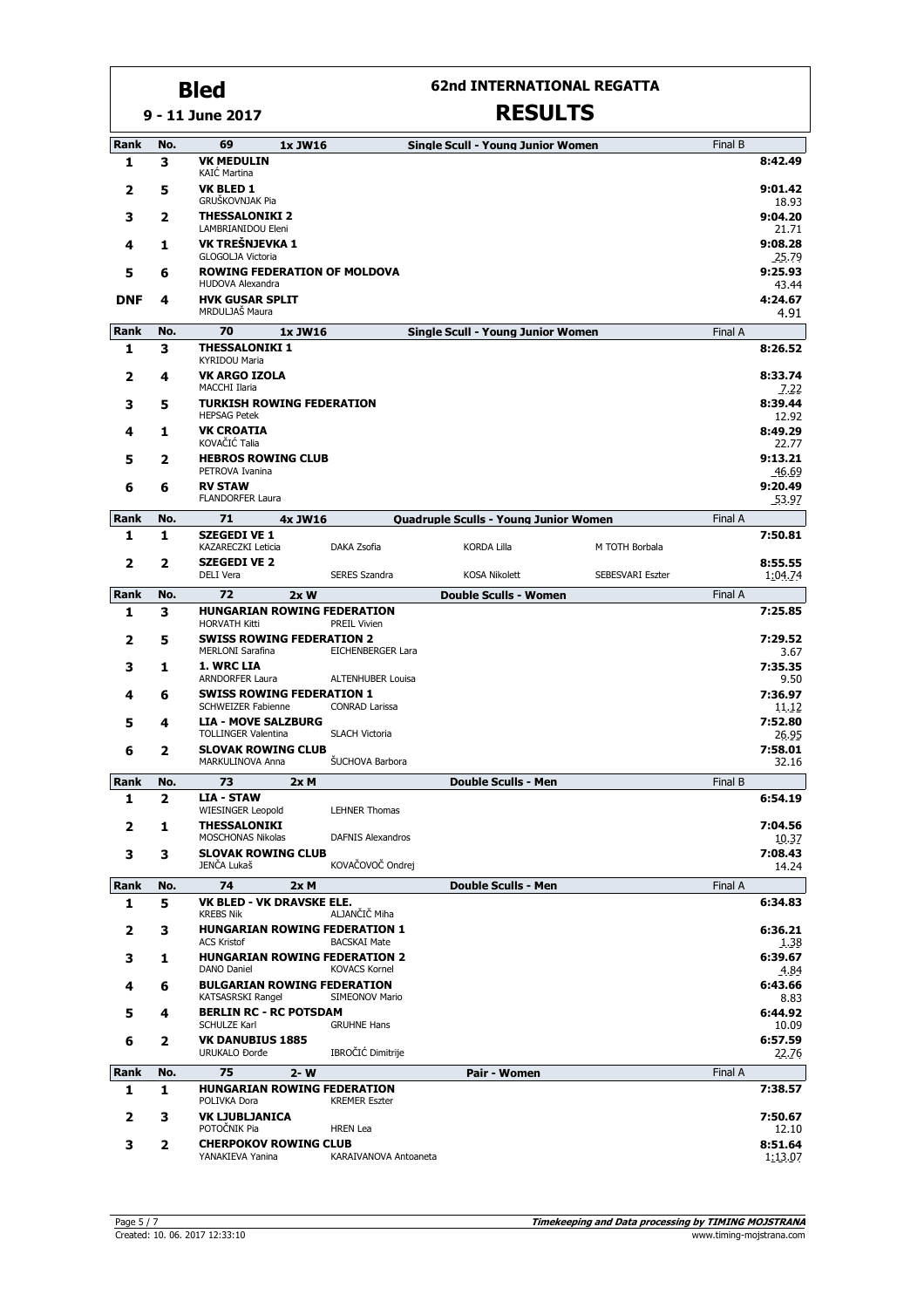**9 - 11 June 2017**

### **62nd INTERNATIONAL REGATTA**

| <b>Rank</b> | No. | 76<br>2- M                                                                            | Pair - Men                  | Final B          |  |  |  |
|-------------|-----|---------------------------------------------------------------------------------------|-----------------------------|------------------|--|--|--|
| 1           | 2   | <b>SEE-CLUB LUZERN 1</b><br><b>WERNES Timon</b><br><b>STADELMANN Kevin</b>            |                             | 6:57.98          |  |  |  |
| 2           | з   | <b>GUSAR SPLIT - MARINA KAŠTELA</b><br>ČAVKA Toni<br>ČOGA Antonio                     |                             |                  |  |  |  |
| 3           | 1   | <b>HAVK MLADOST</b><br>PAP Marko<br>PAP Luka                                          |                             | 7:10.75<br>12.77 |  |  |  |
| Rank        | No. | 77<br>2- M                                                                            | Pair - Men                  | Final A          |  |  |  |
| 1           | 4   | <b>HRVATSKI VESLAČKI SAVEZ</b><br>SINKOVIĆ Valent<br>SINKOVIĆ Martin                  |                             | 6:36.17          |  |  |  |
| 2           | з   | <b>TURKISH ROWING FEDERATION 1</b><br><b>GUVEN Gokhan</b><br><b>ASLAN Eren Can</b>    |                             | 6:49.09<br>12.92 |  |  |  |
| 3           | 6   | <b>TURKISH ROWING FEDERATION 2</b><br>SONGURLU Alihan<br><b>KARADEMIR Bilal</b>       |                             | 6:54.38<br>18.21 |  |  |  |
| 4           | 5   | <b>HUNGARIAN ROWING FEDERATION 2</b><br>PRIVACZKI Akos<br>SZABO Bence                 |                             | 6:56.64<br>20.47 |  |  |  |
| 5           | 1   | <b>SEE-CLUB LUZERN 2</b><br><b>SCHULER Luca</b><br><b>BEKCIC Fabio</b>                |                             | 6:57.08<br>20.91 |  |  |  |
| 6           | 2   | <b>HUNGARIAN ROWING FEDERATION 1</b><br><b>OCSENASZ Gergo</b><br><b>BEDOK Gergely</b> |                             | 7:02.23<br>26.06 |  |  |  |
| Rank        | No. | 78<br>1xW                                                                             | <b>Single Scull - Women</b> | Final B          |  |  |  |
| 1           | 5   | <b>SWISS ROWING FEDERATION 1</b><br><b>HOFER Debora</b>                               |                             | 8:11.49          |  |  |  |
| 2           | 1   | <b>VK ARGO IZOLA</b><br>KEKIČ Andreja                                                 |                             | 8:13.95<br>2.46  |  |  |  |
| 3           | з   | <b>HUNGARIAN ROWING FEDERATION 2</b><br><b>BERTUS Kitti</b>                           |                             | 8:15.66<br>4.17  |  |  |  |
| 4           | 2   | <b>OSTERREICHISCHER RUDERVERBAND 2</b><br><b>HALAMA Chiara</b>                        |                             | 8:26.80<br>15.31 |  |  |  |
| <b>DNS</b>  | 6   | <b>VESLAČKI SAVEZ SRBIJE</b><br>STANISAVLJEVIĆ Maša                                   |                             |                  |  |  |  |
| <b>DNS</b>  | 4   | <b>HRVATSKI VESLAČKI SAVEZ 2</b><br>STOJAKOVIĆ Teuta Lea                              |                             |                  |  |  |  |
| Rank        | No. | 79<br>1xW                                                                             | <b>Single Scull - Women</b> | Final A          |  |  |  |
| 1           | 3   | <b>SWISS ROWING FEDERATION 2</b><br><b>WALKER Pascale</b>                             |                             | 7:56.00          |  |  |  |
| 2           | 2   | <b>BULGARIAN ROWING FEDERATION</b><br><b>GEORGIEV Dasislava</b>                       |                             | 8:00.03<br>4.03  |  |  |  |
| 3           | 1   | <b>HRVATSKI VESLAČKI SAVEZ 1</b><br>PLEJIĆ Valentina                                  |                             | 8:01.12<br>5.12  |  |  |  |
| 4           | 4   | <b>OSTERREICHISCHER RUDERVERBAND 1</b><br><b>BERGER Anna</b>                          |                             | 8:06.84<br>10.84 |  |  |  |
| 5           | 5   | <b>HUNGARIAN ROWING FEDERATION 1</b><br>GADANYI Zoltana                               |                             | 8:08.91<br>12.91 |  |  |  |
| 6           | 6   | <b>VK DRAVSKE ELEKTRARNE MB</b><br>MIKLAVČIČ Valentina Alicia                         |                             | 8:25.28<br>29.28 |  |  |  |
| Rank        | No. | 80<br>1x M                                                                            | Single Scull - Men          | Final B          |  |  |  |
| 1           | 3   | <b>SEE-CLUB LUZERN</b><br><b>THALI Fabian</b>                                         |                             | 7:19.41<br>2.76  |  |  |  |
| 2           | 2   | <b>HUNGARIAN ROWING FEDERATION</b><br>SZEGEDI Tamas                                   |                             | 7:21.60<br>2.19  |  |  |  |
| 3           | 4   | OSTERREICHISCHER RUDERVERBAND<br><b>OBRECHT Clemens</b>                               |                             | 7:25.05<br>5.64  |  |  |  |
| 4           | 1   | <b>VK PARTIZAN 2</b><br><b>DERIC</b> Igor                                             |                             | 7:30.76<br>11.35 |  |  |  |
| 5           | 5   | <b>HVK "MARINA KAŠTELA"</b><br>SAMARDŽIĆ Bernard                                      |                             | 7:58.77<br>39.36 |  |  |  |
| <b>DNS</b>  | 6   | <b>VK PARTIZAN 1</b><br>ŠLJUKIĆ Andrija                                               |                             |                  |  |  |  |
| <b>Rank</b> | No. | 81<br>1xM                                                                             | Single Scull - Men          | Final A          |  |  |  |
| 1           | 1   | HRVATSKI VESLAČKI SAVEZ 1<br>ŠAIN David                                               |                             | 7:10.16<br>0.51  |  |  |  |
| 2           | 6   | <b>WAGINGER RUDERVEREIN</b><br><b>REIM Lukas</b>                                      |                             | 7:11.49<br>1.33  |  |  |  |
| 3           | 3   | <b>HRVATSKI VESLAČKI SAVEZ 2</b><br>BARIĆEVIĆ Luka                                    |                             | 7:11.64<br>1.48  |  |  |  |
| 4           | 4   | <b>SWISS ROWING FEDERATION 1</b><br><b>HABERTHUR Niklaus</b>                          |                             | 7:12.79<br>2.63  |  |  |  |
| 5           | 5   | <b>SWISS ROWING FEDERATION 2</b><br>STRUZINA Andri                                    |                             | 7:28.93<br>18.77 |  |  |  |
| 6           | 2   | <b>HRVATSKI VESLAČKI SAVEZ 3</b><br><b>BRANDT Mato</b>                                |                             | 7:45.16<br>35.00 |  |  |  |